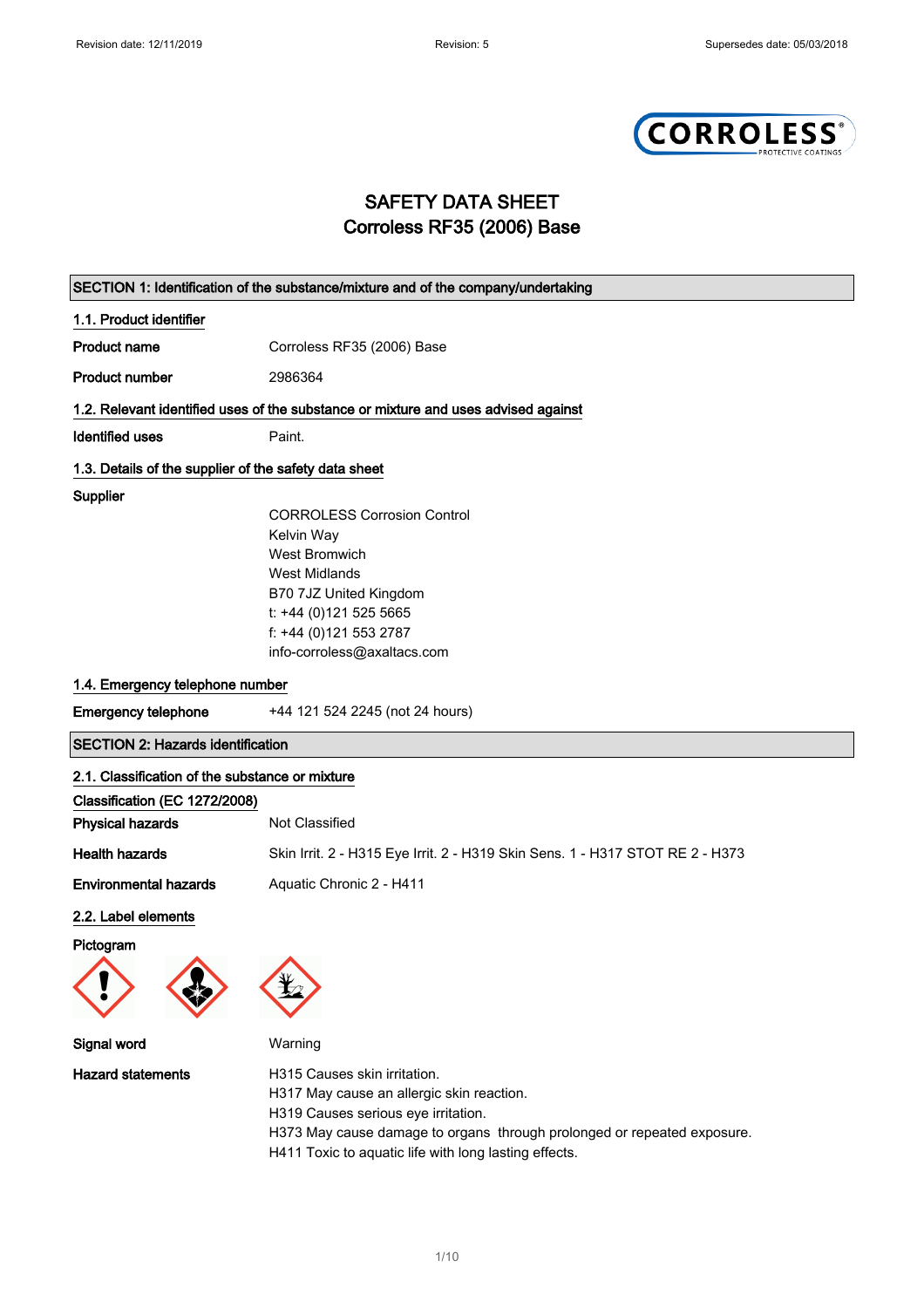| <b>Precautionary statements</b> | P260 Do not breathe vapour/ spray.<br>P264 Wash contaminated skin thoroughly after handling.<br>P272 Contaminated work clothing should not be allowed out of the workplace.<br>P273 Avoid release to the environment.<br>P280 Wear protective gloves/ protective clothing/ eye protection/ face protection.<br>P302+P352 IF ON SKIN: Wash with plenty of water.<br>P305+P351+P338 IF IN EYES: Rinse cautiously with water for several minutes. Remove<br>contact lenses, if present and easy to do. Continue rinsing.<br>P314 Get medical advice/ attention if you feel unwell.<br>P333+P313 If skin irritation or rash occurs: Get medical advice/ attention.<br>P337+P313 If eye irritation persists: Get medical advice/ attention.<br>P362+P364 Take off contaminated clothing and wash it before reuse.<br>P391 Collect spillage.<br>P501 Dispose of contents/ container in accordance with national regulations. |
|---------------------------------|------------------------------------------------------------------------------------------------------------------------------------------------------------------------------------------------------------------------------------------------------------------------------------------------------------------------------------------------------------------------------------------------------------------------------------------------------------------------------------------------------------------------------------------------------------------------------------------------------------------------------------------------------------------------------------------------------------------------------------------------------------------------------------------------------------------------------------------------------------------------------------------------------------------------|
| $\mathbf{A}$                    |                                                                                                                                                                                                                                                                                                                                                                                                                                                                                                                                                                                                                                                                                                                                                                                                                                                                                                                        |

Contains **reaction product: bisphenol-A-(epichlorhydrin)**, Feldspar Flour, C13/C15-Alkylglycidylether

#### 2.3. Other hazards

SECTION 3: Composition/information on ingredients

# 3.2. Mixtures

| reaction product: bisphenol-A-(epichlorhydrin) |                      | 30-60%                                               |
|------------------------------------------------|----------------------|------------------------------------------------------|
| CAS number: 25068-38-6                         | EC number: 500-033-5 | REACH registration number: 01-<br>2119456619-26-XXXX |
| Classification                                 |                      |                                                      |
| Skin Irrit. 2 - H315                           |                      |                                                      |
| Eye Irrit. 2 - H319                            |                      |                                                      |
| Skin Sens. 1 - H317                            |                      |                                                      |
| Aquatic Chronic 2 - H411                       |                      |                                                      |
|                                                |                      |                                                      |
| <b>Feldspar Flour</b>                          |                      | 30-60%                                               |
| CAS number: 68476-25-5                         | EC number: 270-666-7 |                                                      |
| Classification                                 |                      |                                                      |
| <b>STOT RE 2 - H373</b>                        |                      |                                                      |
| C13/C15-Alkylglycidylether                     |                      | $5 - 10%$                                            |
| CAS number: 68081-84-5                         | EC number: 268-358-2 | REACH registration number: 01-                       |
|                                                |                      | 2119962192-39-XXXX                                   |
|                                                |                      |                                                      |
| Classification<br>Skin Irrit. 2 - H315         |                      |                                                      |
| Eye Irrit. 2 - H319                            |                      |                                                      |
| Skin Sens. 1 - H317                            |                      |                                                      |
| Aquatic Chronic 2 - H411                       |                      |                                                      |
|                                                |                      |                                                      |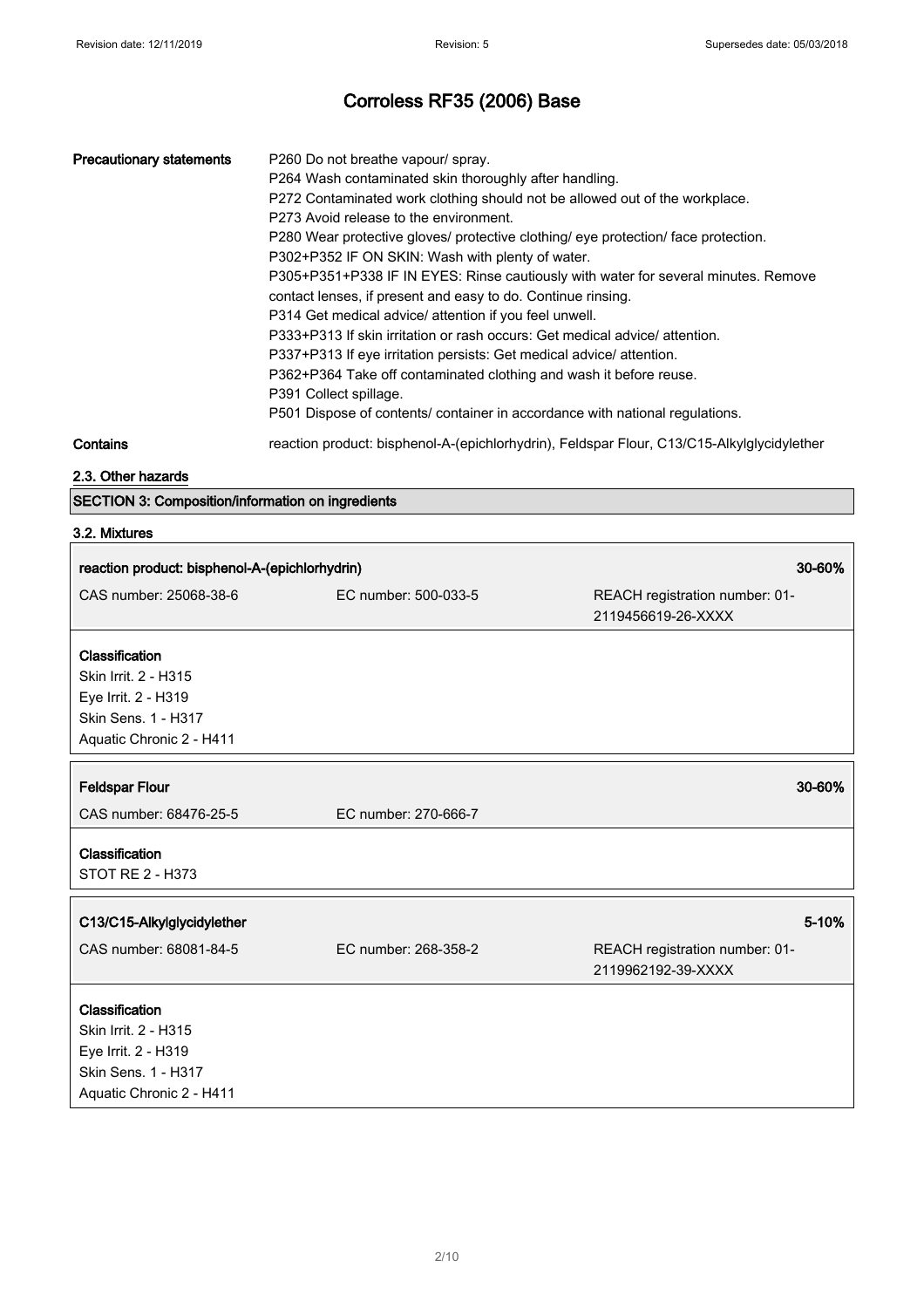$\overline{1}$ 

# Corroless RF35 (2006) Base

| ethanol<br>CAS number: 64-17-5        | EC number: 200-578-6 | REACH registration number: 01-<br>2119457610-43-0000 | $1 - 5%$ |
|---------------------------------------|----------------------|------------------------------------------------------|----------|
| Classification<br>Flam. Liq. 2 - H225 |                      |                                                      |          |
| methanol                              |                      |                                                      | $1\%$    |
| CAS number: 67-56-1                   | EC number: 200-659-6 | REACH registration number: 01-                       |          |
|                                       |                      | 2119433307-44-0000                                   |          |
| <b>Classification</b>                 |                      |                                                      |          |
| Flam. Liq. 2 - H225                   |                      |                                                      |          |
| Acute Tox. 3 - H301                   |                      |                                                      |          |
| Acute Tox. 3 - H311                   |                      |                                                      |          |
| Acute Tox. 3 - H331                   |                      |                                                      |          |

The Full Text for all R-Phrases and Hazard Statements are Displayed in Section 16.

#### SECTION 4: First aid measures

### 4.1. Description of first aid measures

| <b>General information</b>                                       | If in doubt, get medical attention promptly. Never give anything by mouth to an unconscious<br>person. Place unconscious person on their side in the recovery position and ensure breathing<br>can take place.                                                                                                                                                                             |  |
|------------------------------------------------------------------|--------------------------------------------------------------------------------------------------------------------------------------------------------------------------------------------------------------------------------------------------------------------------------------------------------------------------------------------------------------------------------------------|--|
| Inhalation                                                       | Move affected person to fresh air at once. Keep affected person warm and at rest. When<br>breathing is difficult, properly trained personnel may assist affected person by administering<br>oxygen. If breathing stops, provide artificial respiration.                                                                                                                                    |  |
| Ingestion                                                        | Get medical attention immediately. Keep affected person warm and at rest. Do not induce<br>vomiting unless under the direction of medical personnel. If vomiting occurs, the head should<br>be kept low so that vomit does not enter the lungs.                                                                                                                                            |  |
| <b>Skin contact</b>                                              | Remove contaminated clothing immediately and wash skin with soap and water. Do not use<br>organic solvents.                                                                                                                                                                                                                                                                                |  |
| Eye contact                                                      | Remove any contact lenses and open eyelids wide apart. Rinse immediately with plenty of<br>water. Continue to rinse for at least 15 minutes and get medical attention.                                                                                                                                                                                                                     |  |
| <b>Protection of first aiders</b>                                | No action shall be taken without appropriate training or involving any personal risk. First aid<br>personnel should wear appropriate protective equipment during any rescue. It may be<br>dangerous for first aid personnel to carry out mouth-to-mouth resuscitation. Wash<br>contaminated clothing thoroughly with water before removing it from the affected person, or<br>wear gloves. |  |
| 4.2. Most important symptoms and effects, both acute and delayed |                                                                                                                                                                                                                                                                                                                                                                                            |  |
| <b>Inhalation</b>                                                | No significant hazard at normal ambient temperatures.                                                                                                                                                                                                                                                                                                                                      |  |
| Ingestion                                                        | Ingestion may cause severe irritation of the mouth, the oesophagus and the gastrointestinal<br>tract.                                                                                                                                                                                                                                                                                      |  |
| <b>Skin contact</b>                                              | Causes skin irritation. May cause an allergic skin reaction.                                                                                                                                                                                                                                                                                                                               |  |
| Eye contact                                                      | Causes serious eye irritation. Prolonged or repeated exposure may cause the following<br>adverse effects: Pain or irritation. Profuse watering of the eyes. Redness.                                                                                                                                                                                                                       |  |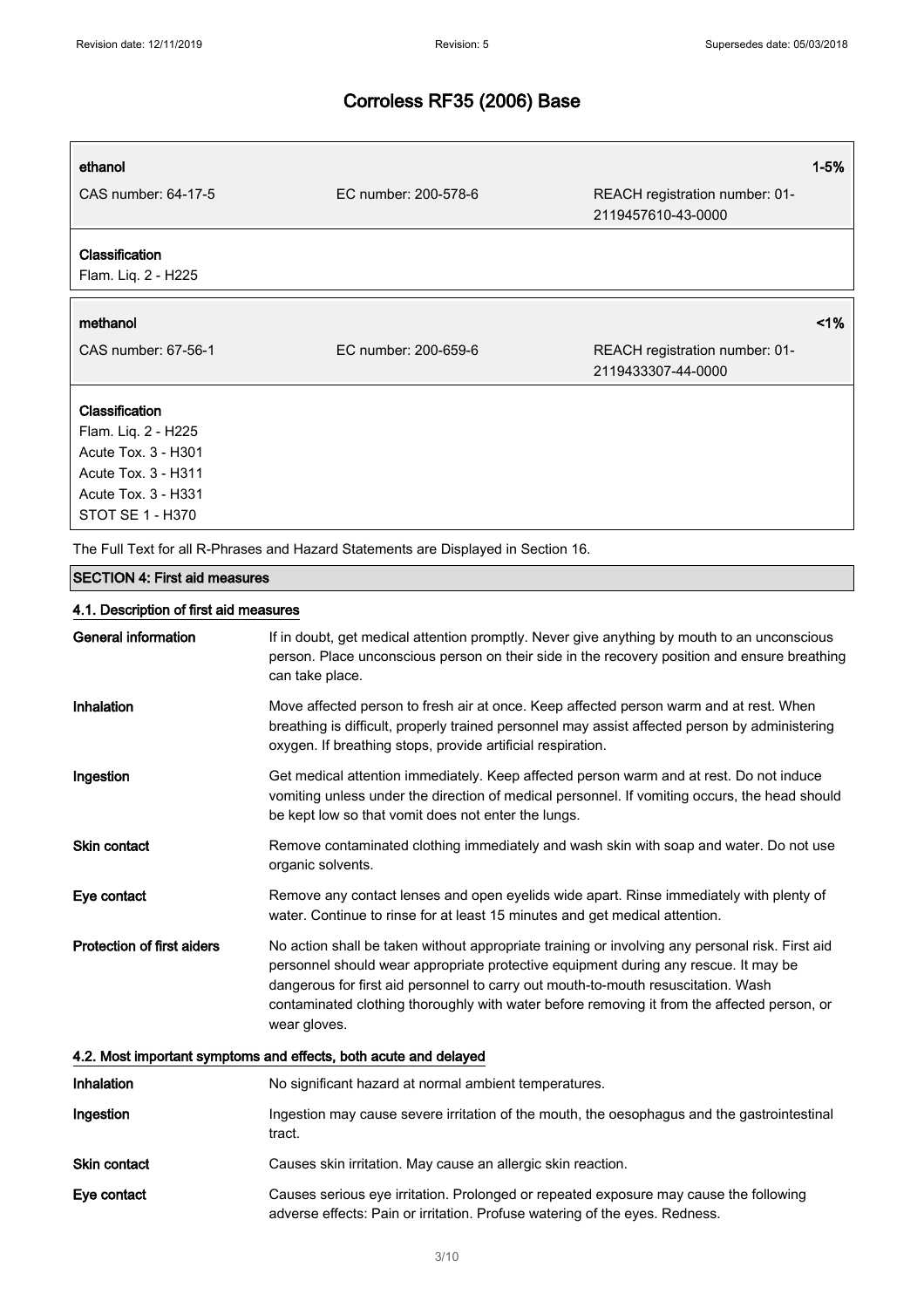|                                                            | 4.3. Indication of any immediate medical attention and special treatment needed                                                                                                                                                                                                                                                                                                                                                                                                                                                                                                                                   |  |
|------------------------------------------------------------|-------------------------------------------------------------------------------------------------------------------------------------------------------------------------------------------------------------------------------------------------------------------------------------------------------------------------------------------------------------------------------------------------------------------------------------------------------------------------------------------------------------------------------------------------------------------------------------------------------------------|--|
| Notes for the doctor                                       | Treat symptomatically.                                                                                                                                                                                                                                                                                                                                                                                                                                                                                                                                                                                            |  |
| <b>Specific treatments</b>                                 | No specific chemical antidote is known to be required after exposure to this product.                                                                                                                                                                                                                                                                                                                                                                                                                                                                                                                             |  |
| <b>SECTION 5: Firefighting measures</b>                    |                                                                                                                                                                                                                                                                                                                                                                                                                                                                                                                                                                                                                   |  |
| 5.1. Extinguishing media                                   |                                                                                                                                                                                                                                                                                                                                                                                                                                                                                                                                                                                                                   |  |
| Suitable extinguishing media                               | Extinguish with alcohol-resistant foam, carbon dioxide, dry powder or water fog.                                                                                                                                                                                                                                                                                                                                                                                                                                                                                                                                  |  |
| Unsuitable extinguishing<br>media                          | Do not use water jet as an extinguisher, as this will spread the fire.                                                                                                                                                                                                                                                                                                                                                                                                                                                                                                                                            |  |
| 5.2. Special hazards arising from the substance or mixture |                                                                                                                                                                                                                                                                                                                                                                                                                                                                                                                                                                                                                   |  |
| Specific hazards                                           | Containers can burst violently or explode when heated, due to excessive pressure build-up.<br>Harmful to aquatic life with long lasting effects.                                                                                                                                                                                                                                                                                                                                                                                                                                                                  |  |
| <b>Hazardous combustion</b><br>products                    | Thermal decomposition or combustion products may include the following substances:<br>Carbon dioxide (CO2). Carbon monoxide (CO). Acrid smoke or fumes. Oxides of nitrogen.<br>Halogenated hydrocarbons. Metal oxide(s).                                                                                                                                                                                                                                                                                                                                                                                          |  |
| 5.3. Advice for firefighters                               |                                                                                                                                                                                                                                                                                                                                                                                                                                                                                                                                                                                                                   |  |
| Protective actions during<br>firefighting                  | In case of fire: Evacuate area. No action shall be taken without appropriate training or<br>involving any personal risk. Cool containers exposed to heat with water spray and remove<br>them from the fire area if it can be done without risk. Control run-off water by containing and<br>keeping it out of sewers and watercourses.                                                                                                                                                                                                                                                                             |  |
| Special protective equipment<br>for firefighters           | Wear positive-pressure self-contained breathing apparatus (SCBA) and appropriate protective<br>clothing. Firefighter's clothing conforming to European standard EN469 (including helmets,<br>protective boots and gloves) will provide a basic level of protection for chemical incidents.                                                                                                                                                                                                                                                                                                                        |  |
| <b>SECTION 6: Accidental release measures</b>              |                                                                                                                                                                                                                                                                                                                                                                                                                                                                                                                                                                                                                   |  |
|                                                            | 6.1. Personal precautions, protective equipment and emergency procedures                                                                                                                                                                                                                                                                                                                                                                                                                                                                                                                                          |  |
|                                                            | For non-emergency personnel No action shall be taken without appropriate training or involving any personal risk. Evacuate<br>area. Keep unnecessary and unprotected personnel away from the spillage. Do not touch or<br>walk into spilled material. Do not breathe gas, fume, vapours or spray. Provide adequate<br>ventilation. If ventilation is inadequate, suitable respiratory protection must be worn. Use<br>protective equipment appropriate for surrounding materials.                                                                                                                                 |  |
| For emergency responders                                   | Wear protective clothing as described in Section 8 of this safety data sheet.                                                                                                                                                                                                                                                                                                                                                                                                                                                                                                                                     |  |
| 6.2. Environmental precautions                             |                                                                                                                                                                                                                                                                                                                                                                                                                                                                                                                                                                                                                   |  |
| <b>Environmental precautions</b>                           | Avoid the spillage or runoff entering drains, sewers or watercourses. Inform the relevant<br>authorities if environmental pollution occurs (sewers, waterways, soil or air). Contain spillage<br>with sand, earth or other suitable non-combustible material.                                                                                                                                                                                                                                                                                                                                                     |  |
| 6.3. Methods and material for containment and cleaning up  |                                                                                                                                                                                                                                                                                                                                                                                                                                                                                                                                                                                                                   |  |
| Methods for cleaning up                                    | Small Spillages: Stop leak if safe to do so. Move containers from spillage area. Absorb<br>spillage with non-combustible, absorbent material. Place waste in labelled, sealed containers.<br>Large Spillages: Stop leak if safe to do so. Move containers from spillage area. Approach the<br>spillage from upwind. No smoking, sparks, flames or other sources of ignition near spillage.<br>Avoid the spillage or runoff entering drains, sewers or watercourses. Dispose of waste via a<br>licensed waste disposal contractor. The contaminated absorbent may pose the same hazard<br>as the spilled material. |  |

6.4. Reference to other sections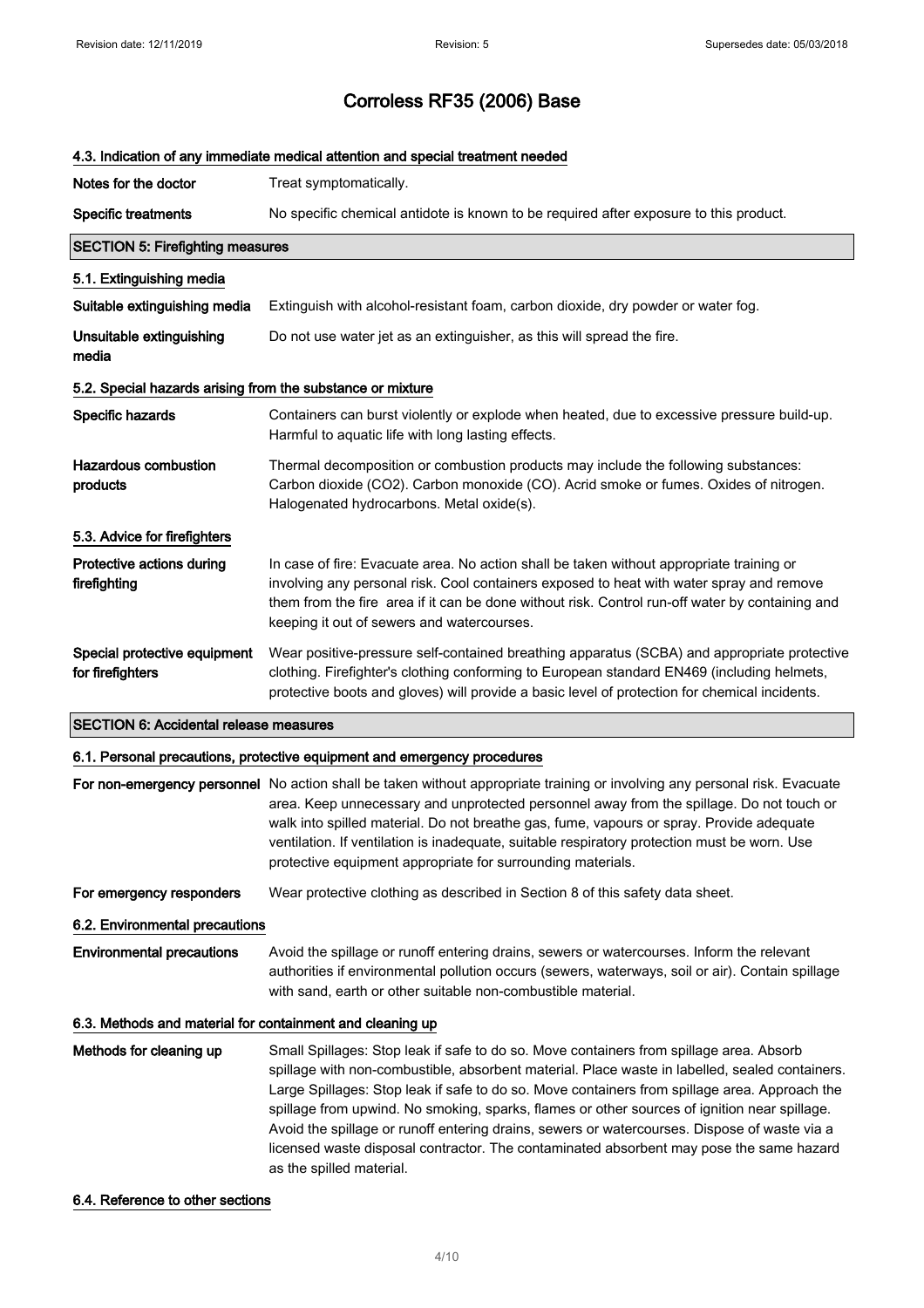Reference to other sections For personal protection, see Section 8. For waste disposal, see Section 13.

| <b>SECTION 7: Handling and storage</b>                            |                                                                                                                                                                                                                                                                                                                                                                                                                                                  |  |
|-------------------------------------------------------------------|--------------------------------------------------------------------------------------------------------------------------------------------------------------------------------------------------------------------------------------------------------------------------------------------------------------------------------------------------------------------------------------------------------------------------------------------------|--|
| 7.1. Precautions for safe handling                                |                                                                                                                                                                                                                                                                                                                                                                                                                                                  |  |
| Note:                                                             | The information in this section contains generic advise and guidance.                                                                                                                                                                                                                                                                                                                                                                            |  |
| Usage precautions                                                 | Contains epoxy constituents. May produce an allergic reaction. Use only in well-ventilated<br>areas. Wear protective clothing as described in Section 8 of this safety data sheet. Inhalation<br>of dust during cutting, grinding or sanding operations involving this product may cause<br>irritation of the respiratory tract. Avoid contact with skin and eyes.                                                                               |  |
| Advice on general<br>occupational hygiene                         | In confined or poorly-ventilated spaces, a supplied-air respirator must be worn. Do not eat,<br>drink or smoke when using this product. Good personal hygiene procedures should be<br>implemented. Wash hands thoroughly after handling. Take off contaminated clothing and<br>wash it before reuse. Remove contaminated clothing and protective equipment before<br>entering eating areas. Change work clothing daily before leaving workplace. |  |
| 7.2. Conditions for safe storage, including any incompatibilities |                                                                                                                                                                                                                                                                                                                                                                                                                                                  |  |
| <b>Storage precautions</b>                                        | Store in accordance with local regulations. Store in tightly-closed, original container. Avoid<br>contact with oxidising agents. Avoid contact with acids and alkalis. Read label before use.<br>Avoid exposure to high temperatures or direct sunlight. Keep container tightly sealed when<br>not in use.                                                                                                                                       |  |
| 7.3. Specific end use(s)                                          |                                                                                                                                                                                                                                                                                                                                                                                                                                                  |  |
| Specific end use(s)                                               | The identified uses for this product are detailed in Section 1.2.                                                                                                                                                                                                                                                                                                                                                                                |  |
| <b>SECTION 8: Exposure Controls/personal protection</b>           |                                                                                                                                                                                                                                                                                                                                                                                                                                                  |  |
| 8.1. Control parameters                                           |                                                                                                                                                                                                                                                                                                                                                                                                                                                  |  |
| Occupational exposure limits                                      |                                                                                                                                                                                                                                                                                                                                                                                                                                                  |  |

#### ethanol

Long-term exposure limit (8-hour TWA): WEL 1000 ppm 1920 mg/m<sup>3</sup>

#### methanol

Long-term exposure limit (8-hour TWA): WEL 200 ppm 266 mg/m<sup>3</sup> Short-term exposure limit (15-minute): WEL 250 ppm 333 mg/m<sup>3</sup> Sk WEL = Workplace Exposure Limit

Sk = Can be absorbed through the skin.

#### reaction product: bisphenol-A-(epichlorhydrin) (CAS: 25068-38-6)

DNEL Consumer - Oral; Short term : 0.75 mg/kg/day Consumer - Oral; Long term : 0.75 mg/kg/day Consumer - Dermal; Short term : 3.571 mg/kg/day Consumer - Dermal; Long term : 3.571 mg/kg/day Professional - Dermal; Short term : 8.33 mg/m<sup>3</sup> Professional - Dermal; Long term : 8.33 mg/m<sup>3</sup> Professional - Inhalation; Short term : 12.25 mg/m<sup>3</sup> Professional - Inhalation; Long term : 12.25 mg/m<sup>3</sup>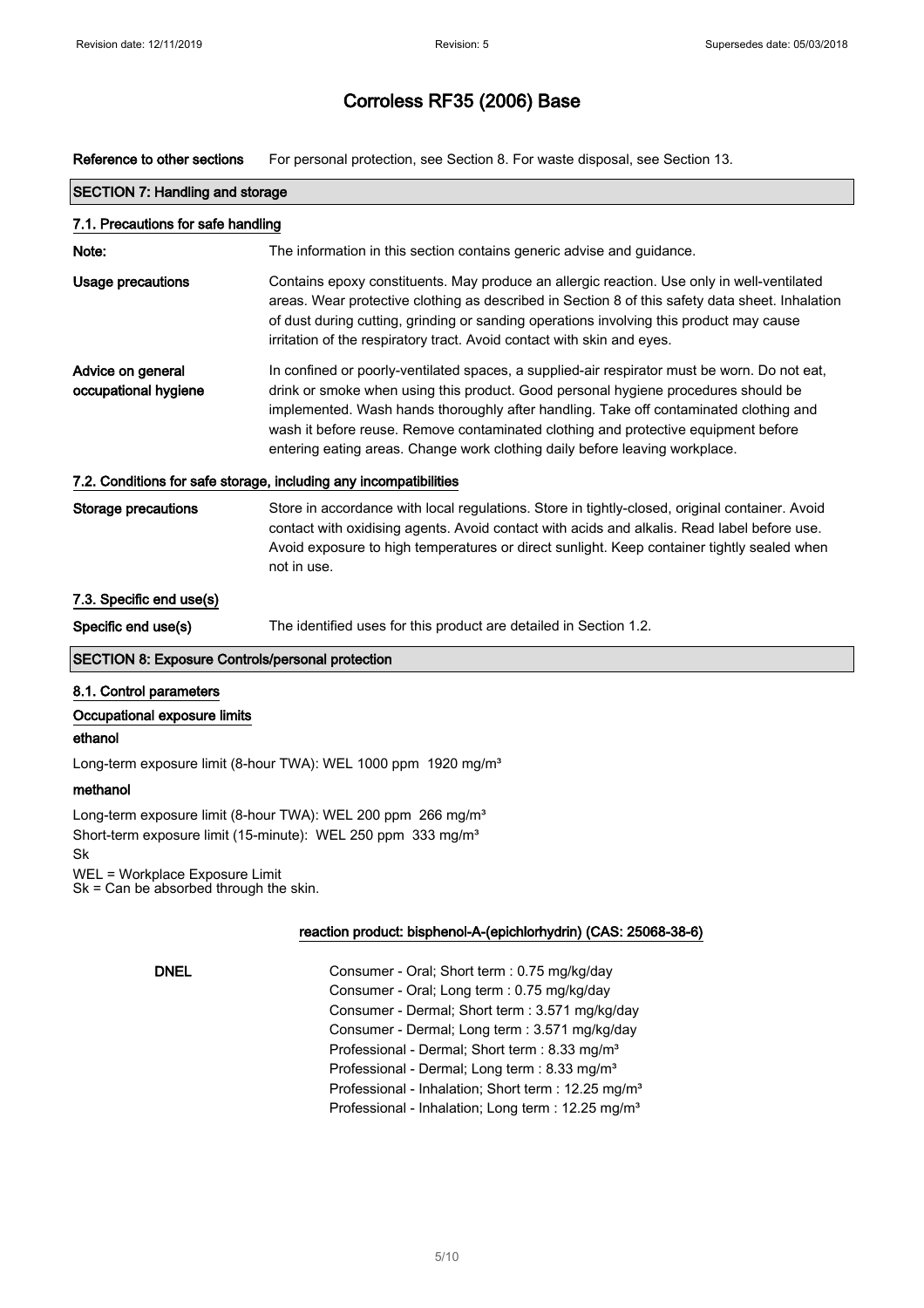# Corroless RF35 (2006) Base

| <b>PNEC</b>                         | $-$ STP; 10 mg/l<br>- Fresh water; 0.006 mg/l<br>- Marine water; 0.0006 mg/kg<br>- Sediment; 0.996 mg/kg<br>- Soil; 0.196 mg/kg<br>- Water; 0.0018 mg/l                                                                                                                                                                                                                                                                                            |
|-------------------------------------|----------------------------------------------------------------------------------------------------------------------------------------------------------------------------------------------------------------------------------------------------------------------------------------------------------------------------------------------------------------------------------------------------------------------------------------------------|
|                                     | ethanol (CAS: 64-17-5)                                                                                                                                                                                                                                                                                                                                                                                                                             |
| <b>DNEL</b>                         | Industry - Inhalation; Short term local effects: 1900 mg/m <sup>3</sup><br>Industry - Dermal; Long term systemic effects: 343 mg/kg/day<br>Industry - Inhalation; Long term systemic effects: 950 mg/m <sup>3</sup>                                                                                                                                                                                                                                |
| <b>PNEC</b>                         | - Fresh water; Long term 0.96 mg/l<br>- Marine water; Long term 0.79 mg/l<br>- Sediment; Long term 3.6 mg/kg<br>- Soil; Long term 0.63 mg/kg                                                                                                                                                                                                                                                                                                       |
|                                     | methanol (CAS: 67-56-1)                                                                                                                                                                                                                                                                                                                                                                                                                            |
| <b>DNEL</b>                         | Industry - Dermal; Short term systemic effects: 40 mg/kg/day<br>Industry - Dermal; Long term systemic effects: 40 mg/kg/day<br>Industry - Inhalation; Short term systemic effects: 260 mg/m <sup>3</sup><br>Industry - Inhalation; Short term local effects: 260 mg/m <sup>3</sup><br>Industry - Inhalation; Long term systemic effects: 260 mg/m <sup>3</sup><br>Industry - Inhalation; Long term local effects: 260 mg/m <sup>3</sup>            |
| <b>PNEC</b>                         | - Fresh water; 154 mg/l<br>- Marine water; 15.4 mg/l<br>- Soil; 23.5 mg/kg<br>- STP; 100 mg/l                                                                                                                                                                                                                                                                                                                                                      |
| 8.2. Exposure controls              |                                                                                                                                                                                                                                                                                                                                                                                                                                                    |
| Protective equipment                |                                                                                                                                                                                                                                                                                                                                                                                                                                                    |
| Appropriate engineering<br>controls | As this product contains ingredients with exposure limits, process enclosures, local exhaust<br>ventilation or other engineering controls should be used to keep worker exposure below any<br>statutory or recommended limits, if use generates dust, fumes, gas, vapour or mist. The<br>engineering controls also need to keep gas, vapour or dust concentrations below any lower<br>explosive limits. Use explosion-proof ventilating equipment. |
| Eye/face protection                 | Eyewear complying with an approved standard should be worn if a risk assessment indicates<br>eye contact is possible. Personal protective equipment for eye and face protection should<br>comply with European Standard EN166. Unless the assessment indicates a higher degree of<br>protection is required, the following protection should be worn: Chemical splash goggles or<br>face shield.                                                   |
| Hand protection                     | To protect hands from chemicals, gloves should comply with European Standard EN374. The<br>most suitable glove should be chosen in consultation with the glove supplier/manufacturer,<br>who can provide information about the breakthrough time of the glove material. Considering                                                                                                                                                                |

the data specified by the glove manufacturer, check during use that the gloves are retaining their protective properties and change them as soon as any deterioration is detected. It is recommended that gloves are made of the following material: Butyl rubber. Nitrile rubber.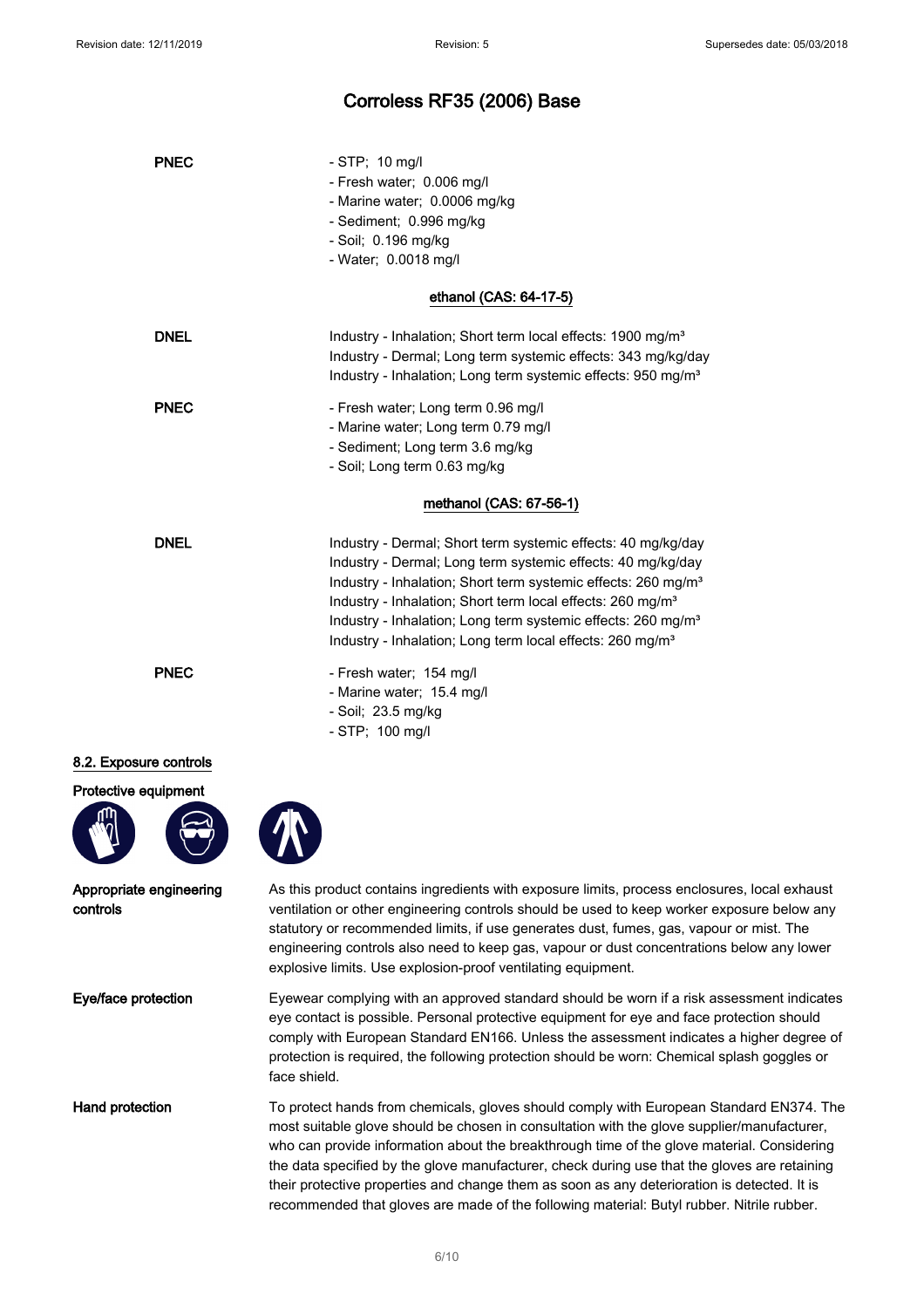| Other skin and body<br>protection                  | Wear appropriate clothing to prevent any possibility of liquid contact and repeated or<br>prolonged vapour contact. Wear suitable protective equipment for prolonged exposure and/or<br>high concentrations of vapours, spray or mist. For the greatest protection, clothing should<br>include anti-static overalls, boots and gloves. Refer to European Standard EN 1149 for<br>information on material and design requirements and test methods.                                                            |
|----------------------------------------------------|---------------------------------------------------------------------------------------------------------------------------------------------------------------------------------------------------------------------------------------------------------------------------------------------------------------------------------------------------------------------------------------------------------------------------------------------------------------------------------------------------------------|
| Hygiene measures                                   | Good personal hygiene procedures should be implemented. Wash promptly with soap and<br>water if skin becomes contaminated. Promptly remove any clothing that becomes<br>contaminated. Care should be taken to avoid contact with contaminants when removing<br>contaminated clothing. Remove contaminated clothing and protective equipment before<br>entering eating areas. When using do not eat, drink or smoke. Eye wash facilities and<br>emergency shower must be available when handling this product. |
| <b>Respiratory protection</b>                      | If ventilation is inadequate, suitable respiratory protection must be worn. Respirator selection<br>must be based on exposure levels, the hazards of the product and the safe working limits of<br>the selected respirator. When spraying, wear a suitable supplied-air respirator.                                                                                                                                                                                                                           |
| <b>Environmental exposure</b><br>controls          | Emissions from ventilation or work process equipment should be checked to ensure they<br>comply with the requirements of environmental protection legislation. In some cases, fume<br>scrubbers, filters or engineering modifications to the process equipment will be necessary to<br>reduce emissions to acceptable levels. Keep container tightly sealed when not in use.<br>Residues and empty containers should be taken care of as hazardous waste according to<br>local and national provisions.       |
| <b>SECTION 9: Physical and Chemical Properties</b> |                                                                                                                                                                                                                                                                                                                                                                                                                                                                                                               |

# 9.1. Information on basic physical and chemical properties Appearance Liquid. Colour Grey. Odour Characteristic. Flash point 100°C SCC (Setaflash closed cup). Vapour density **Heavier than air.** Relative density 1.45 +/- 0.02 kg/L Solubility(ies) **Immiscible with water.** Viscosity **Kinematic viscosity > 20.5 mm<sup>2</sup>/s.** 9.2. Other information SECTION 10: Stability and reactivity 10.1. Reactivity Reactivity No test data specifically related to reactivity available for this product or its ingredients. 10.2. Chemical stability Stability Stable at normal ambient temperatures and when used as recommended. 10.3. Possibility of hazardous reactions Possibility of hazardous reactions Under normal conditions of storage and use, no hazardous reactions will occur. 10.4. Conditions to avoid Conditions to avoid **Avoid heat, flames and other sources of ignition**. Do not pressurise, cut, weld, drill, grind or otherwise expose containers to heat or sources of ignition. Avoid the accumulation of vapours in low or confined areas.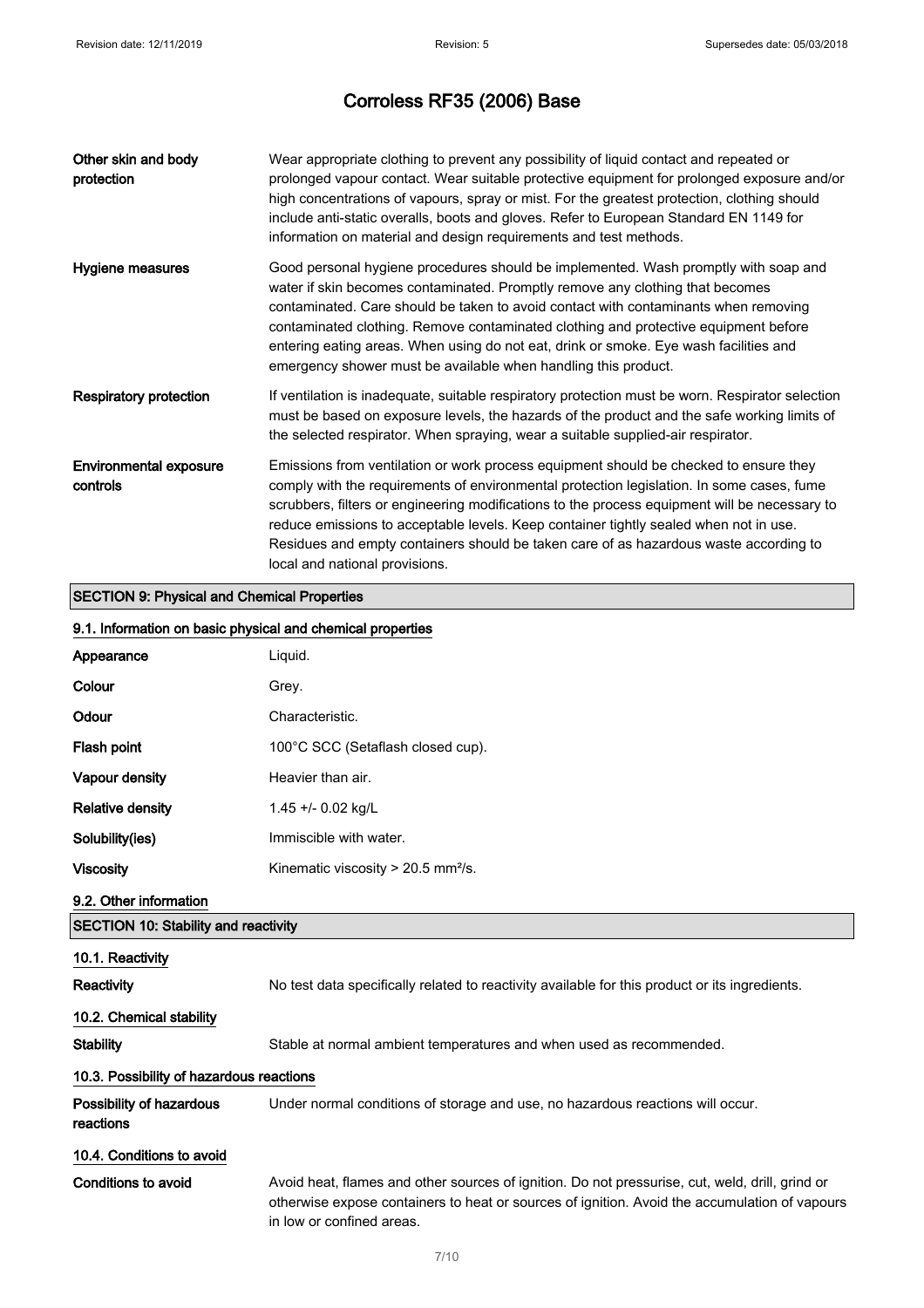#### 10.5. Incompatible materials

Materials to avoid **Avoid contact with the following materials: Oxidising agents.** 

#### 10.6. Hazardous decomposition products

| Hazardous decomposition            | Does not decompose when used and stored as recommended. |
|------------------------------------|---------------------------------------------------------|
| and and a state of the contract of |                                                         |

products

#### SECTION 11: Toxicological information

#### 11.1. Information on toxicological effects

#### SECTION 12: Ecological Information

#### 12.1. Toxicity

|  |  |  | 12.2. Persistence and degradability |
|--|--|--|-------------------------------------|
|--|--|--|-------------------------------------|

#### 12.3. Bioaccumulative potential

12.4. Mobility in soil

#### 12.5. Results of PBT and vPvB assessment

12.6. Other adverse effects

#### SECTION 13: Disposal considerations

#### 13.1. Waste treatment methods

| General information | The generation of waste should be minimised or avoided wherever possible. Disposal of this<br>product, process solutions, residues and by-products should at all times comply with the<br>requirements of environmental protection and waste disposal legislation and any local<br>authority requirements.       |
|---------------------|------------------------------------------------------------------------------------------------------------------------------------------------------------------------------------------------------------------------------------------------------------------------------------------------------------------|
| Disposal methods    | Do not empty into drains. Waste packaging should be collected for reuse or recycling.<br>Incineration or landfill should only be considered when recycling is not feasible.                                                                                                                                      |
| Waste class         | 08 01 11 Waste paint and varnish containing organic solvents or other dangerous<br>substances If this product is mixed with other wastes, this code may no longer apply. If mixed<br>with other wastes, the appropriate code should be assigned.<br>For further information, contact your local waste authority. |

#### SECTION 14: Transport information

| 14.1. UN number                   |                                                                                        |  |
|-----------------------------------|----------------------------------------------------------------------------------------|--|
| UN No. (ADR/RID)                  | 3082                                                                                   |  |
| UN No. (IMDG)                     | 3082                                                                                   |  |
| UN No. (ICAO)                     | 3082                                                                                   |  |
| UN No. (ADN)                      | 3082                                                                                   |  |
| 14.2. UN proper shipping name     |                                                                                        |  |
| Proper shipping name<br>(ADR/RID) | ENVIRONMENTALLY HAZARDOUS SUBSTANCE, LIQUID, N.O.S. EPOXY RESIN                        |  |
|                                   | Proper shipping name (IMDG) ENVIRONMENTALLY HAZARDOUS SUBSTANCE, LIQUID, N.O.S.        |  |
|                                   | <b>Proper shipping name (ICAO)</b> ENVIRONMENTALLY HAZARDOUS SUBSTANCE, LIQUID, N.O.S. |  |
| Proper shipping name (ADN)        | ENVIRONMENTALLY HAZARDOUS SUBSTANCE, LIQUID, N.O.S.                                    |  |
| 14.3. Transport hazard class(es)  |                                                                                        |  |
| ADR/RID class                     | 9                                                                                      |  |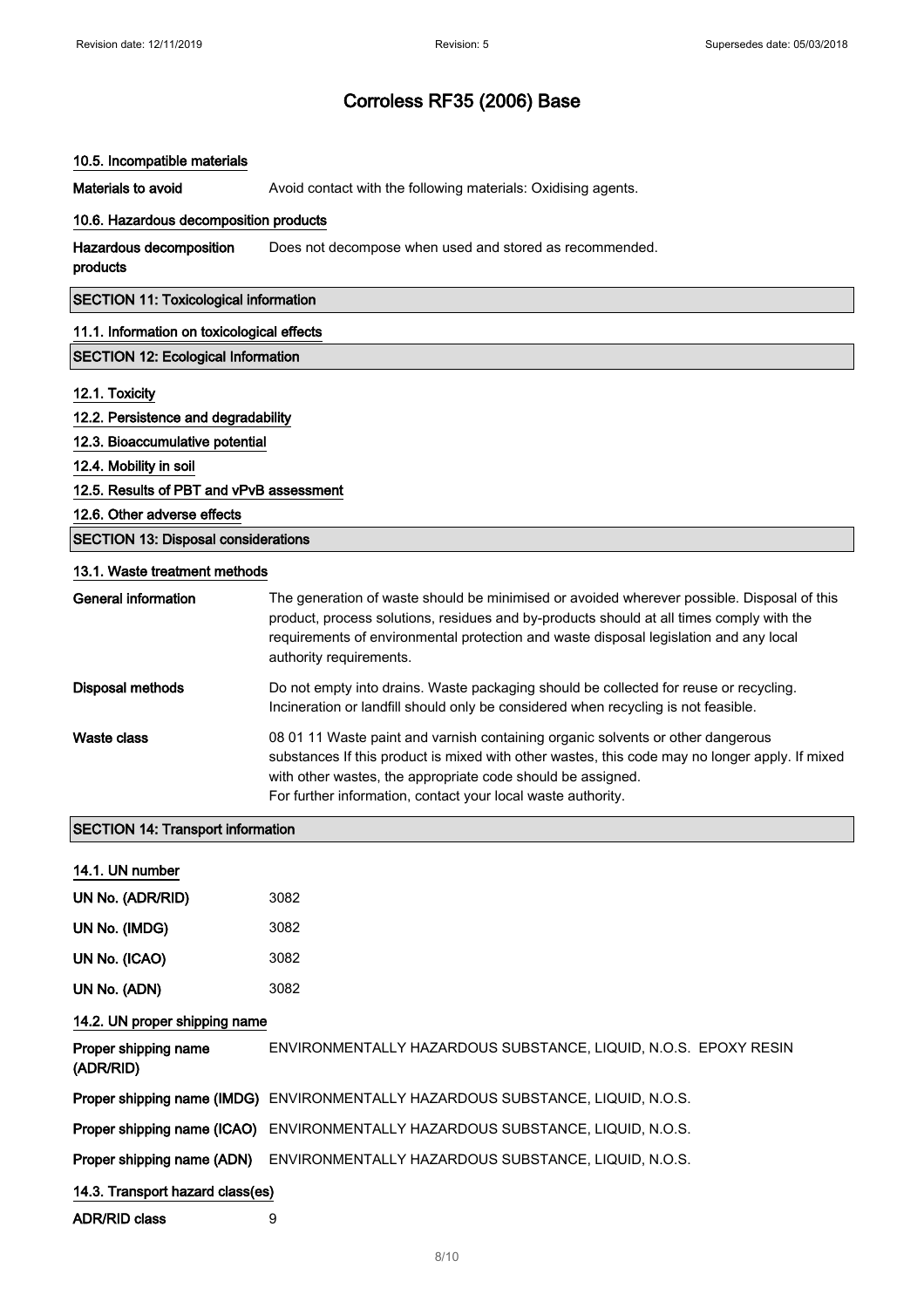| ADR/RID classification code | M6. |
|-----------------------------|-----|
| <b>ADR/RID label</b>        | я   |
| <b>IMDG class</b>           | я   |
| <b>ICAO class/division</b>  | я   |
| ADN class                   | g   |

#### Transport labels

| 14.4. Packing group       |   |
|---------------------------|---|
| ADR/RID packing group     | Ш |
| <b>IMDG packing group</b> | Ш |
| ADN packing group         | Ш |
| ICAO packing group        | Ш |
|                           |   |

#### 14.5. Environmental hazards

Environmentally hazardous substance/marine pollutant



|  | 14.6. Special precautions for user |  |
|--|------------------------------------|--|
|  |                                    |  |

| EmS                                              | $F-A. S-F$ |
|--------------------------------------------------|------------|
| ADR transport category                           | 3          |
| <b>Emergency Action Code</b>                     | $\cdot 37$ |
| <b>Hazard Identification Number</b><br>(ADR/RID) | 90         |
| <b>Tunnel restriction code</b>                   | (E)        |

#### 14.7. Transport in bulk according to Annex II of MARPOL and the IBC Code

|  |  |  | <b>SECTION 15: Regulatory information</b> |
|--|--|--|-------------------------------------------|
|--|--|--|-------------------------------------------|

#### 15.1. Safety, health and environmental regulations/legislation specific for the substance or mixture

| <b>EU</b> legislation                                           | Regulation (EC) No 1907/2006 of the European Parliament and of the Council of 18<br>December 2006 concerning the Registration, Evaluation, Authorisation and Restriction of<br>Chemicals (REACH) (as amended). |
|-----------------------------------------------------------------|----------------------------------------------------------------------------------------------------------------------------------------------------------------------------------------------------------------|
| Health and environmental<br>listings                            | None of the ingredients are listed.                                                                                                                                                                            |
| Authorisations (Title VII<br><b>Regulation 1907/2006)</b>       | No specific authorisations are known for this product.                                                                                                                                                         |
| <b>Restrictions (Title VIII</b><br><b>Regulation 1907/2006)</b> | No specific restrictions on use are known for this product.                                                                                                                                                    |

15.2. Chemical safety assessment